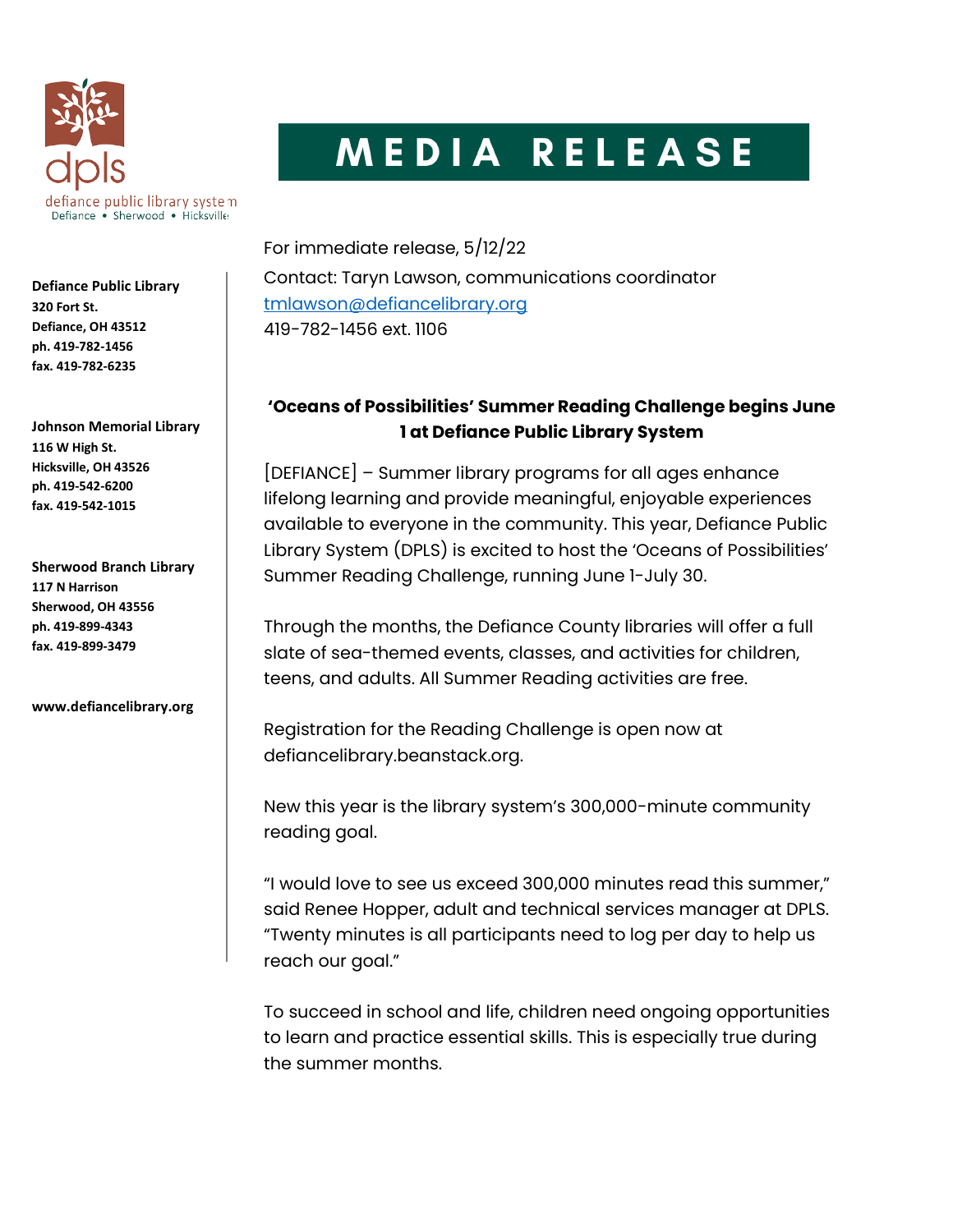"We are so excited to have everyone back this summer and are looking forward to having lots of fun with them," said Marja McGuire, DPLS youth services manager.

## For the Kids

Beginning June 1, children can pick up an activity log at any library location (Defiance Public, Johnson Memorial, or Sherwood Branch), print one at defiancelibrary.org/summer, or log their progress using Beanstack (defiancelibrary.beanstack.org) or the Beanstack Tracker app. Kids can complete the activities on their own, or with the help of a parent/caregiver.

Children from birth to age 3 will receive a toy link, while children ages 3-12 will take home a dog tag "Brag Bead" necklace, with a few beads to start. Once all activity goals have been met, visit the library to collect your earned rewards, including more beads or links. Participants can choose from a wide array of activities to complete their log.

Defiance Public Library is hosting a 'Dive In' Summer Reading signup/kickoff party June 2 from 12:30-6:30 p.m. Johnson Memorial Library's (Hicksville) Summer Reading Signup Special, complete with storytime, s'mores, and singalongs, is set for June 3 at 3 p.m.

Featured children's events this year include special visits from the Defiance County Sheriff's Office Dive Team, Dinomobile, GrowNextGen, Defiance and Fulton County County Soil & Water Conservation Districts, the Magic Fish Puppet Show, Ohio Department of Natural Resources, Ohio Sea Grant, the OSU Extension Office, the Andrew L. Tuttle Memorial Museum, and more. A complete listing of events and activities is available at defiancelibrary.org/summer.

## For Teens & Adults

In addition to the reading challenge, Defiance Public Library will host a series of author visits on Fridays in June and July, plus plenty of chances to try an oceanthemed craft.

Also new this year is the addition of a Teen Book Club for grades 6-12, 'Booked for the Summer,' which will meet June 27, July 25, and Aug. 22 (Monday nights) in the Teen Space at Defiance Public Library beginning at 6:00 PM.

During June, all ages are invited to participate in the 'Get Outside, Defiance County!' Beanstack challenge. Participants can collect virtual badges for every Defiance